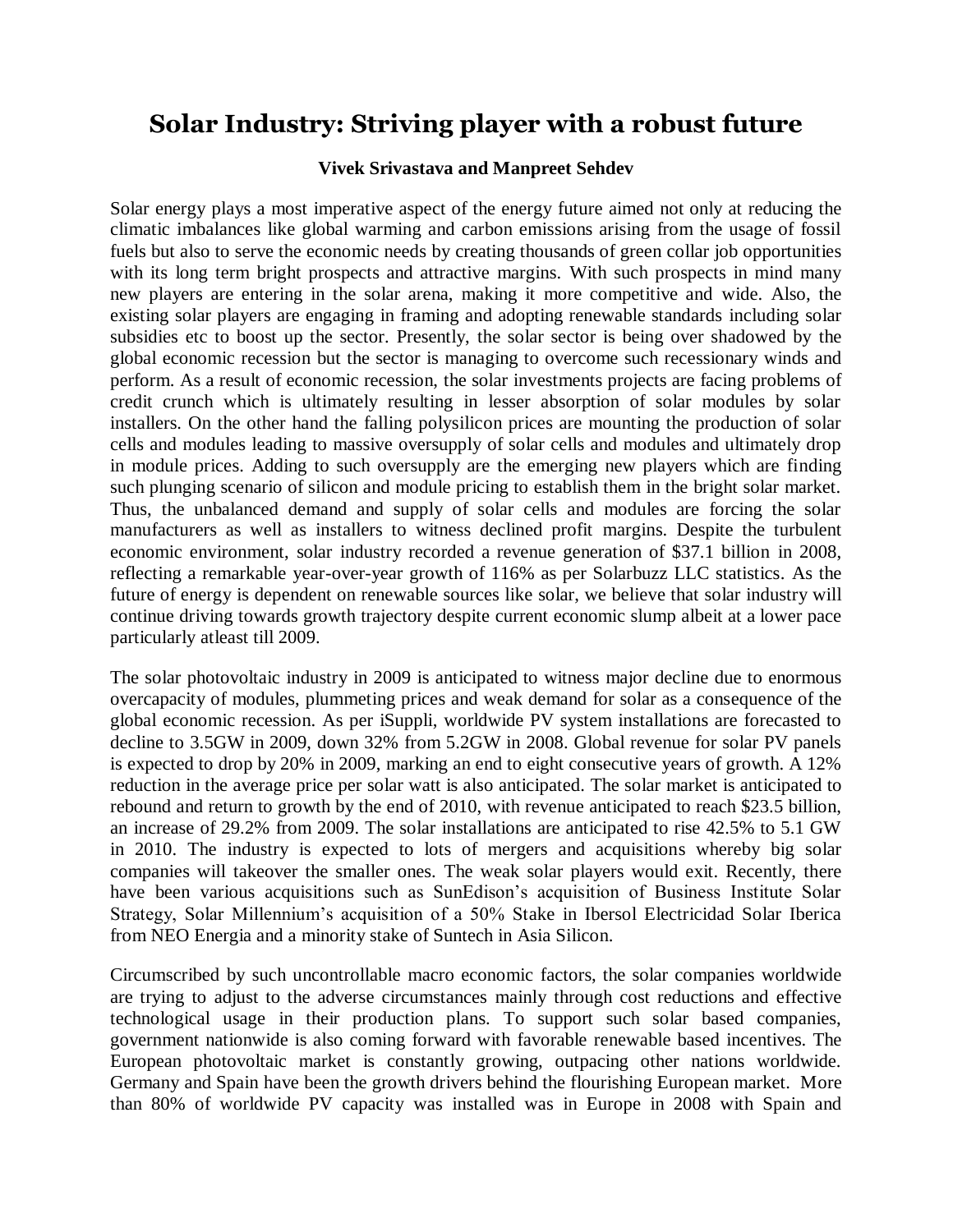Germany, the leading European countries in Solar accounting for 84% of the Europe's installed PV capacity. In terms of wattage, European solar companies supplied 27.4% of global PV cells exceeding China's share of 25.8%, Japan's share of 16.2% and United States's share of 13.7%. Germany has been a leading global market for solar energy due to robust governmental incentives, efficient and experienced personnel, existence of scientific research centers and universities, such as Fraunhofer and Max-Planck-Institutes. The solar system owners generating electricity from solar energy in Germany are paid more than the standard retail rate of electricity generation. The Spanish Solar PV market has grown immensely over the years. With around 285% recorded growth, the Spanish PV market got ahead of Germany in 2008. Spain's growth has been driven by the ideal weather conditions for solar energy along with favorable solar incentives programs and attractive remuneration paid to the solar system owners for power generation through solar.

But the significant growth observed by the Spanish Solar PV Market has been impacted by the slashing subsidies in Germany and Spain along with the current crisis. Both nations have slashed the solar subsidies as they believe that their solar share is competent enough to grow with lesser support and feel the urge to spend on other renewable energy industries too. Even Henning Wicht, senior director and principal analyst for [photovoltaics at iSuppli](http://www.isuppli.com/Products/L2_Photovoltaics.aspx?PID=1013) believes that solar incentives have successfully served their purpose by driving down prices and building a largescale, competitive PV supply chain. Thus, for 2009, the Spanish government has put a cap of 500 megawatts (MW) for photovoltaic solar energy projects that are entitled to subsidies while this subsidy cap will go down to 300 MW in 2010. Germany announced reduction in the amount of the solar tariff by 10 percent, slightly more than expected, to 34.2-48.8 euro cents per kilowatthour.

In the scenario of shrinking subsidies, the alternative left with the German and solar companies are to move towards those nations where such kinds of subsidies are emerging. Here now we envisage the countries like United States and China gaining stronger momentum. The total solar capacity in the US experienced record growth, soaring to 1,265MW in 2008. Obama's stimulus package will drive the US Solar PV market, the third world's largest after Germany and Spain towards the growth trajectory. The US economic stimulus package worth \$789 billion includes various solar friendly provisions which would help the country to boost up the economy and create jobs. It includes an 8-year extension of the commercial and residential solar investment tax credit (ITC), completely eliminates the monetary cap for residential solar electric installations, and allows utilities and alternative minimum tax (AMT) filers to take the credit. With an 8-year extension of the ITC, the solar industry is projected to gain 440,000 permanent jobs and \$325 billion in investment by 2016. Also, the package includes tax incentives for manufacturing by offering accelerated depreciation and a 30% refundable tax credit for the purchase of manufacturing equipment used to produce solar material and components for all solar technologies. A \$6 billion in loan guarantees for renewable energy projects such as wind or solar energy development is also under the plan. Thus, in the ongoing tough recessionary period, such renewable standards would enable US to play greater role in solar installations and create new green-collar jobs which are the immensely needed now.

China is also moving rapidly on the path of attaining higher position in the solar industry and supplement overall industry revenue base. The new solar subsidy certainly reflects Chinese government's strong support for the solar industry. The subsidy includes a cash grant of RMB 20